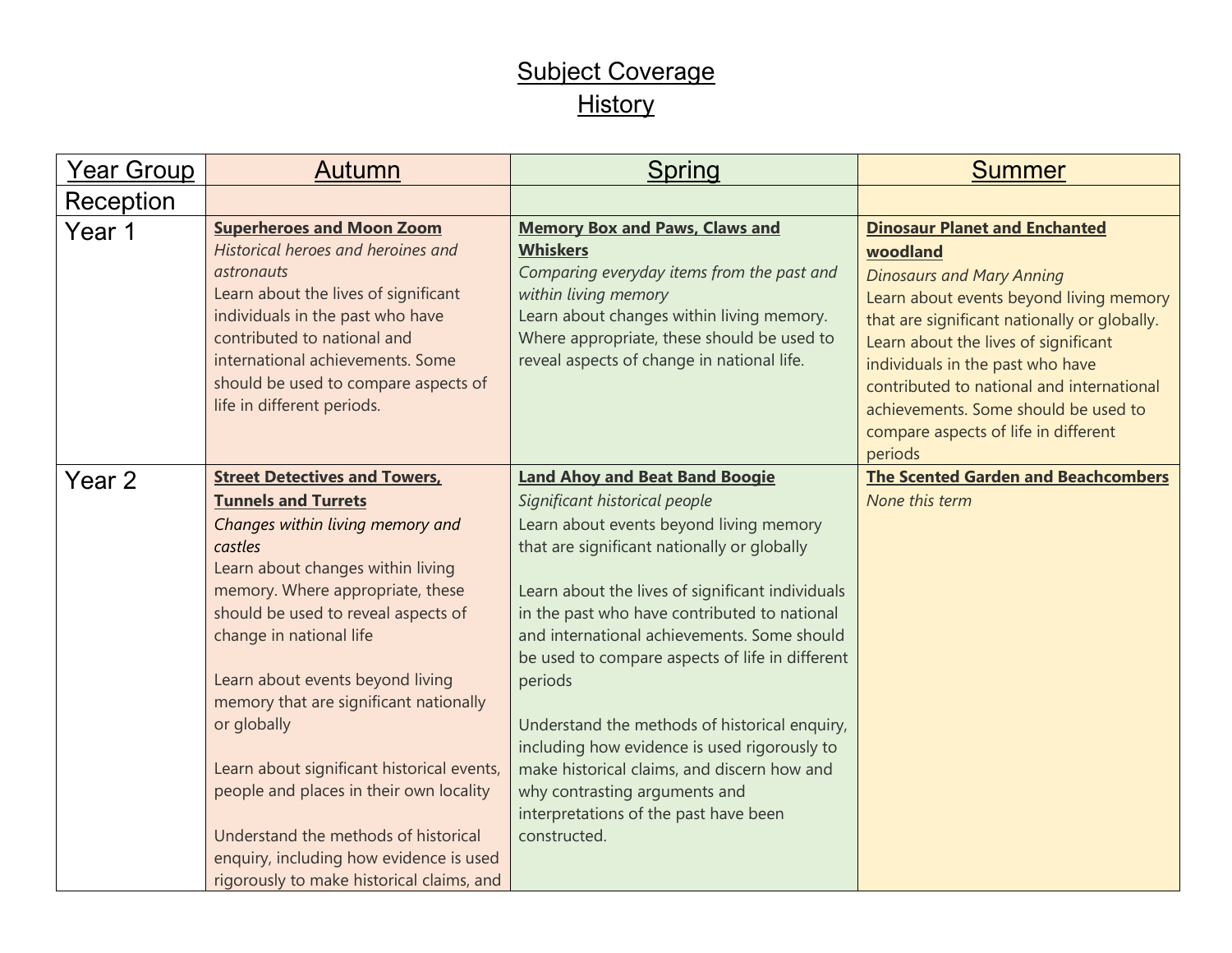|        | discern how and why contrasting                                               |                                               |                                              |
|--------|-------------------------------------------------------------------------------|-----------------------------------------------|----------------------------------------------|
|        | arguments and interpretations of the                                          |                                               |                                              |
|        | past have been constructed.                                                   |                                               |                                              |
| Year 3 | <b>Urban Pioneers and Tribal Tales</b>                                        | <b>Scrumdiddlyumptious and Flow</b>           | <b>Heroes and Villains and Mighty Metals</b> |
|        | Local history study and Prehistoric                                           | Significant individuals                       | None this term                               |
|        | Britain - Stone Age to Iron Age                                               |                                               |                                              |
|        | Know and understand the history of                                            | Understand historical concepts such as        |                                              |
|        | these islands as a coherent,                                                  | continuity and change, cause and              |                                              |
|        | chronological narrative, from the                                             | consequence, similarity, difference and       |                                              |
|        | earliest times to the present day: how                                        | significance, and use them to make            |                                              |
|        | people's lives have shaped this nation                                        | connections, draw contrasts, analyse trends,  |                                              |
|        | and how Britain has influenced and                                            | frame historically valid questions and create |                                              |
|        | been influenced by the wider world.                                           | their own structured accounts, including      |                                              |
|        |                                                                               | written narratives and analyses.              |                                              |
|        | Understand historical concepts such as                                        |                                               |                                              |
|        | continuity and change, cause and                                              | Learn about changes in Britain from the Stone |                                              |
|        | consequence, similarity, difference and<br>significance, and use them to make | Age to the Iron Age                           |                                              |
|        | connections, draw contrasts, analyse                                          |                                               |                                              |
|        | trends, frame historically valid questions                                    |                                               |                                              |
|        | and create their own structured                                               |                                               |                                              |
|        | accounts, including written narratives                                        |                                               |                                              |
|        | and analyses.                                                                 |                                               |                                              |
|        |                                                                               |                                               |                                              |
|        | Learn about changes in Britain from the                                       |                                               |                                              |
|        | Stone Age to the Iron Age                                                     |                                               |                                              |
|        |                                                                               |                                               |                                              |
|        | Conduct a local history study                                                 |                                               |                                              |
| Year 4 | <b>Lam Warrior and Road Trip USA</b>                                          | <b>Burps, Bottoms and Bile and Playlist</b>   | <b>Blue Abyss and Potions</b>                |
|        | <b>Roman life and Native Americans</b>                                        | None this term                                | Ocean exploration and historica use of       |
|        |                                                                               |                                               | potions                                      |
|        | Gain and deploy a historically grounded                                       |                                               |                                              |
|        | understanding of abstract terms such as                                       |                                               | Understand historical concepts such as       |
|        | 'empire', 'civilisation', 'parliament' and                                    |                                               | continuity and change, cause and             |
|        | 'peasantry'                                                                   |                                               | consequence, similarity, difference and      |
|        |                                                                               |                                               | significance, and use them to make           |
|        |                                                                               |                                               | connections, draw contrasts, analyse         |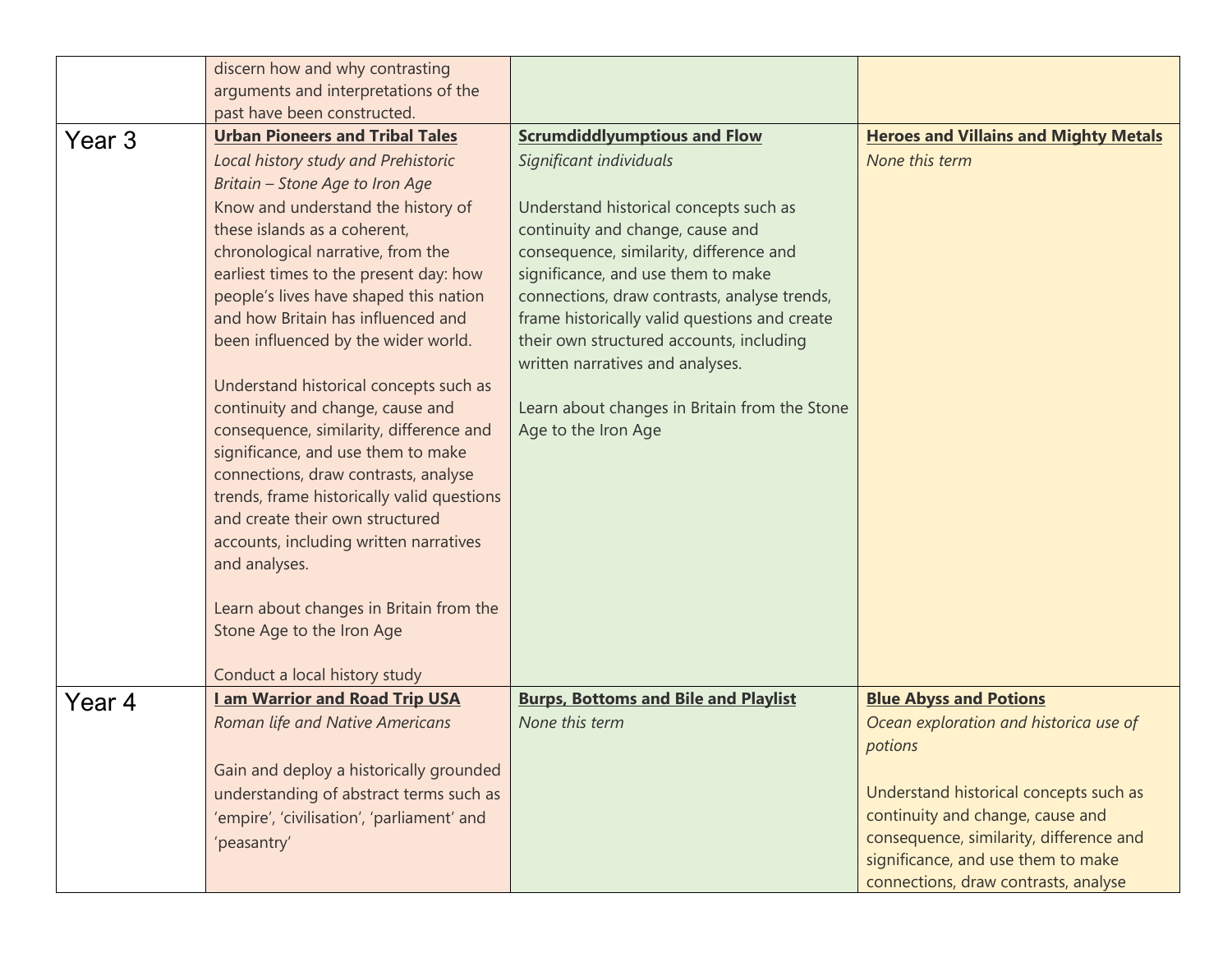|        | Understand historical concepts such as                                               |                                              | trends, frame historically valid questions |
|--------|--------------------------------------------------------------------------------------|----------------------------------------------|--------------------------------------------|
|        | continuity and change, cause and                                                     |                                              | and create their own structured accounts,  |
|        | consequence, similarity, difference and                                              |                                              | including written narratives and analyses  |
|        | significance, and use them to make                                                   |                                              |                                            |
|        | connections, draw contrasts, analyse                                                 |                                              |                                            |
|        | trends, frame historically valid questions                                           |                                              |                                            |
|        | and create their own structured                                                      |                                              |                                            |
|        | accounts, including written narratives                                               |                                              |                                            |
|        | and analyses                                                                         |                                              |                                            |
|        |                                                                                      |                                              |                                            |
|        | Understand the methods of historical                                                 |                                              |                                            |
|        | enquiry, including how evidence is used<br>rigorously to make historical claims, and |                                              |                                            |
|        | discern how and why contrasting                                                      |                                              |                                            |
|        | arguments and interpretations of the                                                 |                                              |                                            |
|        | past have been constructed                                                           |                                              |                                            |
|        |                                                                                      |                                              |                                            |
|        | Learn about the Roman Empire and its                                                 |                                              |                                            |
|        | impact on Britain                                                                    |                                              |                                            |
|        |                                                                                      |                                              |                                            |
|        | Learn about a non-European society                                                   |                                              |                                            |
|        | that provides contrasts with British                                                 |                                              |                                            |
|        | history - one study chosen from: early                                               |                                              |                                            |
|        | Islamic civilization, including a study of                                           |                                              |                                            |
|        | Baghdad c. AD 900; Mayan civilization                                                |                                              |                                            |
|        | c. AD 900; Benin (West Africa) c. AD                                                 |                                              |                                            |
|        | 900-1300                                                                             |                                              |                                            |
| Year 5 | <b>Stargazers and Off with her Head</b>                                              | <b>Alchemy Island and Pharaohs</b>           | <b>Beast Creator and Scream Machine</b>    |
|        | History of space flight and The Tudors                                               | <b>Ancient Egypt</b>                         | Changes over time                          |
|        | Gain and deploy a historically grounded                                              | Understand historical concepts such as       | Know and understand significant aspects    |
|        | understanding of abstract terms such as                                              | continuity and change, cause and             | of the history of the wider world: the     |
|        | 'empire', 'civilisation', 'parliament' and                                           | consequence, similarity, difference and      | nature of ancient civilisations; the       |
|        | 'peasantry'.                                                                         | significance, and use them to make           | expansion and dissolution of empires;      |
|        |                                                                                      | connections, draw contrasts, analyse trends, | characteristic features of past non-       |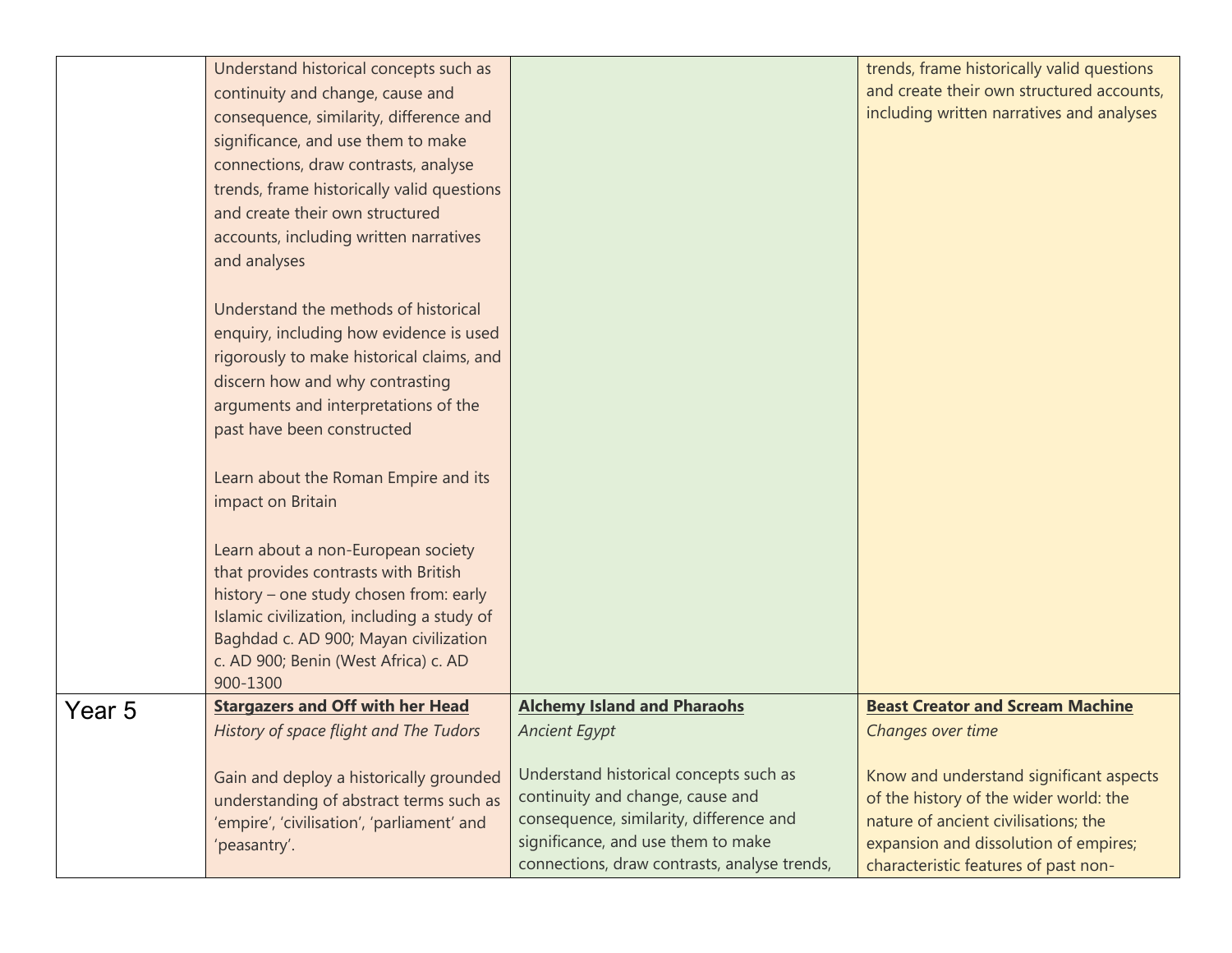|        | Study an aspect or theme in British                                                | frame historically valid questions and create                                                 | European societies; achievements and       |
|--------|------------------------------------------------------------------------------------|-----------------------------------------------------------------------------------------------|--------------------------------------------|
|        | history that extends pupils'                                                       | their own structured accounts, including                                                      | follies of mankind                         |
|        | chronological knowledge beyond 1066                                                | written narratives and analyses.                                                              |                                            |
|        |                                                                                    |                                                                                               |                                            |
|        | Gain historical perspective by placing                                             | Understand the methods of historical enquiry,                                                 |                                            |
|        | their growing knowledge into different                                             | including how evidence is used rigorously to                                                  |                                            |
|        | contexts: understanding the                                                        | make historical claims, and discern how and                                                   |                                            |
|        | connections between local, regional,                                               | why contrasting arguments and                                                                 |                                            |
|        | national and international history;                                                | interpretations of the past have been                                                         |                                            |
|        | between cultural, economic, military,                                              | constructed.                                                                                  |                                            |
|        | political, religious and social history;                                           |                                                                                               |                                            |
|        | and between short- and long-term                                                   | Learn about the achievements of the earliest                                                  |                                            |
|        | timescales.                                                                        | civilizations - an overview of where and when                                                 |                                            |
|        |                                                                                    | the first civilizations appeared and a depth                                                  |                                            |
|        | Know and understand significant                                                    | study of one of the following: Ancient Sumer;                                                 |                                            |
|        | aspects of the history of the wider<br>world: the nature of ancient                | The Indus Valley; Ancient Egypt; The Shang                                                    |                                            |
|        |                                                                                    | Dynasty of Ancient China                                                                      |                                            |
|        | civilisations; the expansion and                                                   |                                                                                               |                                            |
|        | dissolution of empires; characteristic<br>features of past non-European societies; | Gain historical perspective by placing their<br>growing knowledge into different contexts:    |                                            |
|        | achievements and follies of mankind                                                |                                                                                               |                                            |
|        |                                                                                    | understanding the connections between local,<br>regional, national and international history; |                                            |
|        |                                                                                    | between cultural, economic, military, political,                                              |                                            |
|        |                                                                                    | religious and social history; and between                                                     |                                            |
|        |                                                                                    | short- and long-term timescales.                                                              |                                            |
|        | <b>Child's War and Tomorrow's World</b>                                            | <b>ID and Frozen Kingdom</b>                                                                  | <b>Gallery Rebels and Hola Mexico</b>      |
| Year 6 | World War II and Innovations and                                                   | Social reformers and Emigration and                                                           | <b>History of art and ancient Maya</b>     |
|        | technology                                                                         | Exploration in the early 1900s                                                                | <b>Civilisations</b>                       |
|        | Study an aspect or theme in British                                                | Gain historical perspective by placing their                                                  | Learn about a non-European society that    |
|        | history that extends pupils'                                                       | growing knowledge into different contexts:                                                    | provides contrasts with British history -  |
|        |                                                                                    | understanding the connections between local,                                                  | one study chosen from: early Islamic       |
|        | chronological knowledge beyond 1066.                                               | regional, national and international history;                                                 | civilization, including a study of Baghdad |
|        | Gain historical perspective by placing                                             | between cultural, economic, military, political,                                              | c. AD 900; Mayan civilization c. AD 900;   |
|        | their growing knowledge into different                                             | religious and social history; and between                                                     | Benin (West Africa) c. AD 900-1300         |
|        | contexts: understanding the                                                        | short- and long-term timescale                                                                |                                            |
|        | connections between local, regional,                                               |                                                                                               |                                            |
|        | national and international history;                                                |                                                                                               |                                            |